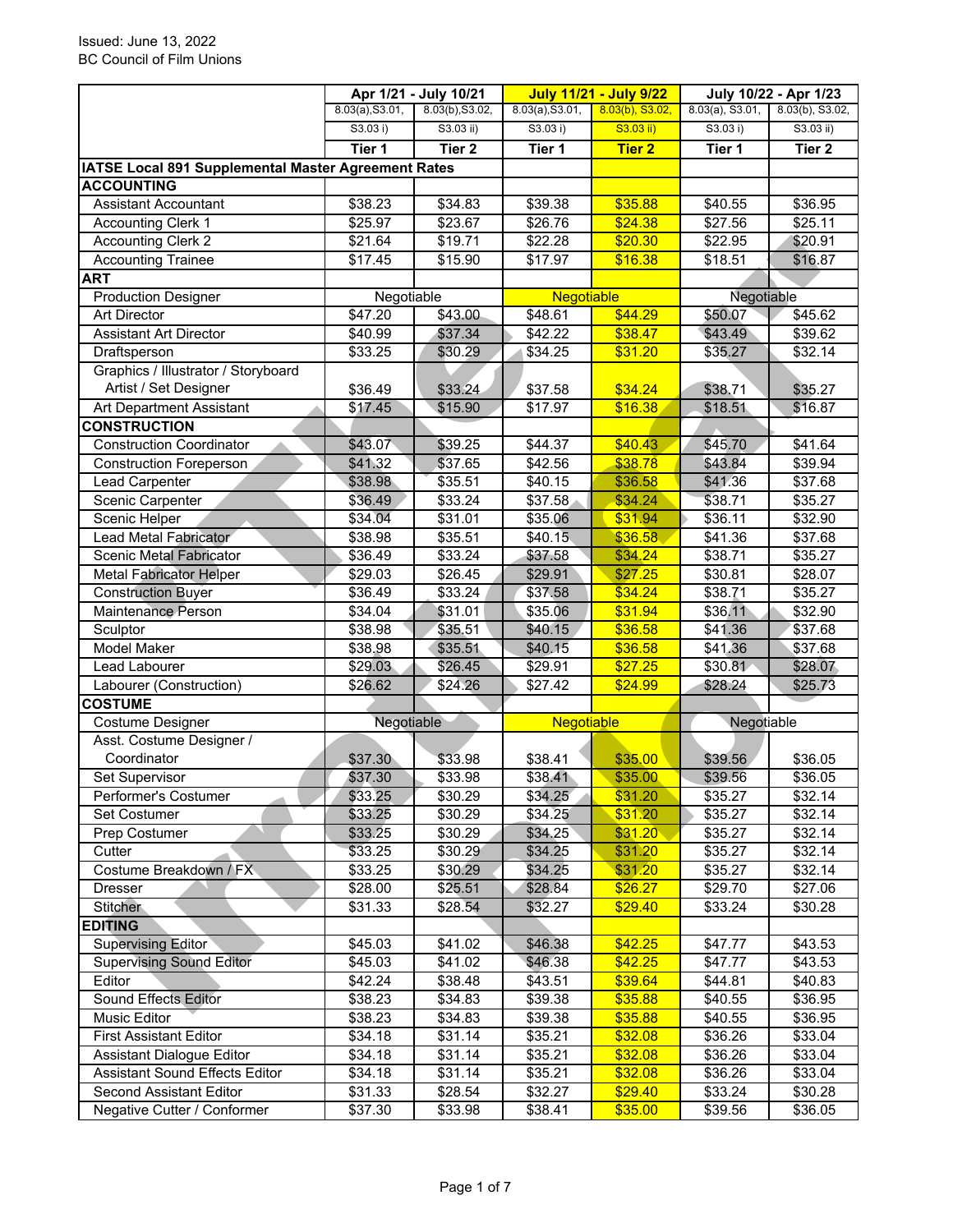|                                                                                                                                           |                 | Apr 1/21 - July 10/21 |                    | <b>July 11/21 - July 9/22</b> |                    | July 10/22 - Apr 1/23 |
|-------------------------------------------------------------------------------------------------------------------------------------------|-----------------|-----------------------|--------------------|-------------------------------|--------------------|-----------------------|
|                                                                                                                                           | 8.03(a), S3.01, | 8.03(b), S3.02,       | 8.03(a), S3.01,    | $8.03(b)$ , S3.02,            | $8.03(a)$ , S3.01, | 8.03(b), S3.02,       |
|                                                                                                                                           | S3.03 i)        | $S3.03$ ii)           | S3.03 i)           | S3.03 ii)                     | S3.03 i)           | $S3.03$ ii)           |
|                                                                                                                                           | Tier 1          | Tier <sub>2</sub>     | Tier 1             | <b>Tier 2</b>                 | Tier 1             | Tier 2                |
| IATSE Local 891 Supplemental Master Agreement Rates (continued)                                                                           |                 |                       |                    |                               |                    |                       |
| FIRST AID / CRAFT SERVICE                                                                                                                 |                 |                       |                    |                               |                    |                       |
| First Aid / Craft Service                                                                                                                 | \$38.23         | \$34.83               | \$39.38            | \$35.88                       | \$40.55            | \$36.95               |
| <b>First Aid</b>                                                                                                                          | \$31.33         | \$28.54               | \$32.27            | \$29.40                       | \$33.24            | \$30.28               |
| <b>Craft Service</b>                                                                                                                      | \$29.03         | \$26.45               | \$29.91            | \$27.25                       | \$30.81            | \$28.07               |
| <b>GREENS</b>                                                                                                                             |                 |                       |                    |                               |                    |                       |
| <b>Head Greensperson</b>                                                                                                                  | \$38.23         | \$34.83               | \$39.38            | \$35.88                       | \$40.55            | \$36.95               |
| Best Person (Lead Person)                                                                                                                 | \$34.18         | \$31.14               | \$35.21            | \$32.08                       | \$36.26            | \$33.04               |
| Greensperson                                                                                                                              | \$31.33         | \$28.54               | \$32.27            | \$29.40                       | \$33.24            | \$30.28               |
| Greens Helper                                                                                                                             | \$28.00         | \$25.51               | \$28.84            | \$26.27                       | \$29.70            | \$27.06               |
| <b>GRIPS</b>                                                                                                                              |                 |                       |                    |                               |                    |                       |
| Key Grip                                                                                                                                  | \$38.23         | \$34.83               | \$39.38            | \$35.88                       | \$40.55            | \$36.95               |
| Second Grip                                                                                                                               | \$34.18         | \$31.14               | \$35.21            | \$32.08                       | \$36.26            | \$33.04               |
| Lead Grip / Setup                                                                                                                         | \$34.18         | \$31.14               | \$35.21            | \$32.08                       | \$36.26            | \$33.04               |
| <b>Dolly Operator</b>                                                                                                                     | \$34.18         | \$31.14               | \$35.21            | \$32.08                       | \$36.26            | \$33.04               |
| <b>Rigging Grip</b>                                                                                                                       | \$33.25         | \$30.29               | \$34.25            | \$31.20                       | \$35.27            | \$32.14               |
| Grip                                                                                                                                      | \$31.33         | \$28.54               | \$32.27            | \$29.40                       | \$33.24            | \$30.28               |
| <b>HAIR</b>                                                                                                                               |                 |                       |                    |                               |                    |                       |
| Hair Department Head                                                                                                                      | \$38.23         | \$34.83               | \$39.38            | \$35.88                       | \$40.55            | \$36.95               |
| <b>Assistant Hairstylist</b>                                                                                                              | \$34.18         | \$31.14               | \$35.21            | \$32.08                       | \$36.26            | \$33.04               |
| Second Assistant Hairstylist                                                                                                              | \$31.33         | \$28.54               | \$32.27            | \$29.40                       | \$33.24            | \$30.28               |
| <b>LIGHTING / ELECTRICS</b>                                                                                                               |                 |                       |                    |                               |                    |                       |
| <b>Head Lighting Technician</b>                                                                                                           | \$38.23         | \$34.83               | \$39.38            | \$35.88                       | \$40.55            | \$36.95               |
| <b>Assistant Head Lighting</b>                                                                                                            |                 |                       |                    |                               |                    |                       |
| <b>Technician</b>                                                                                                                         | \$34.18         | \$31.14               | \$35.21            | \$32.08                       | \$36.26            | \$33.04               |
| <b>Lighting Board Operator</b>                                                                                                            | \$34.18         | \$31.14               | \$35.21            | \$32.08                       | \$36.26            | \$33.04               |
| Head Rigging Lighting Technician                                                                                                          | \$34.18         | \$31.14               | \$35.21            | \$32.08                       | \$36.26            | \$33.04               |
| Generator Operator                                                                                                                        | \$34.18         | \$31.14               | \$35.21            | \$32.08                       | \$36.26            | \$33.04               |
| Lighting Technician /                                                                                                                     |                 |                       |                    |                               |                    |                       |
| Lamp Operator*                                                                                                                            | \$31.33         | \$28.54               | \$32.27            | \$29.40                       | \$33.24            | \$30.28               |
| Set Wire Technician                                                                                                                       | \$33.25         | \$30.29               | \$34.25            | \$31.20                       | \$35.27            | \$32.14               |
| Any Lighting Technician who is assigned to operate balloon lighting shall receive \$0.80 per hour more than the Lighting Technician rate. |                 |                       |                    |                               |                    |                       |
| <b>MAKE-UP</b>                                                                                                                            |                 |                       |                    |                               |                    |                       |
| <b>Special Makeup Effects</b>                                                                                                             | Negotiable      |                       | <b>Negotiable</b>  |                               |                    |                       |
|                                                                                                                                           |                 |                       |                    | \$35.88                       | Negotiable         | \$36.95               |
| Makeup Department Head                                                                                                                    | \$38.23         | \$34.83               | \$39.38<br>\$35.21 | \$32.08                       | \$40.55<br>\$36.26 |                       |
| <b>First Assistant Makeup Artist</b><br>Second Assistant Makeup Artist                                                                    | \$34.18         | \$31.14               |                    | \$29.40                       |                    | \$33.04<br>\$30.28    |
| Third Assistant Makeup Artist                                                                                                             | \$31.33         | \$28.54               | \$32.27            | \$19.93                       | \$33.24            |                       |
|                                                                                                                                           | \$21.24         | \$19.35               | \$21.88            |                               | \$22.54            | \$20.53               |
| <b>PAINTING</b>                                                                                                                           |                 |                       |                    |                               |                    |                       |
| Paint Coordinator                                                                                                                         | \$42.55         | \$38.77               | \$43.83            | \$39.93                       | \$45.14            | \$41.13               |
| Lead Painter                                                                                                                              | \$38.98         | \$35.51               | \$40.15            | \$36.58                       | \$41.36            | \$37.68               |
| <b>Scenic Artist</b>                                                                                                                      | \$38.98         | \$35.51               | \$40.15            | \$36.58                       | \$41.36            | \$37.68               |
| Sign Painter / Fabricator                                                                                                                 | \$38.98         | \$35.51               | \$40.15            | \$36.58                       | \$41.36            | \$37.68               |
| <b>Automotive Sprayer</b>                                                                                                                 | \$38.98         | \$35.51               | \$40.15            | \$36.58                       | \$41.36            | \$37.68               |
| <b>Scenic Painter</b>                                                                                                                     | \$36.49         | \$33.24               | \$37.58            | \$34.24                       | \$38.71            | \$35.27               |
| Wallpaper Hanger                                                                                                                          | \$36.49         | \$33.24               | \$37.58            | \$34.24                       | \$38.71            | \$35.27               |
| Plasterer                                                                                                                                 | \$36.49         | \$33.24               | \$37.58            | \$34.24                       | \$38.71            | \$35.27               |
| Set Painter                                                                                                                               | \$34.66         | \$31.58               | \$35.70            | \$32.53                       | \$36.77            | \$33.51               |
| Paint Labourer                                                                                                                            | \$26.62         | \$24.26               | \$27.42            | \$24.99                       | \$28.24            | \$25.73               |
| <b>PRODUCTION OFFICE</b>                                                                                                                  |                 |                       |                    |                               |                    |                       |
| <b>Production Office Coordinator</b>                                                                                                      | \$38.23         | \$34.83               | \$39.38            | \$35.88                       | \$40.55            | \$36.95               |
| Asst. Production Coordinator                                                                                                              | \$34.18         | \$31.14               | \$35.21            | \$32.08                       | \$36.26            | \$33.04               |
| 2nd Asst. Production Coord.                                                                                                               | \$19.08         | \$17.38               | \$19.66            | \$17.91                       | \$20.25            | \$18.45               |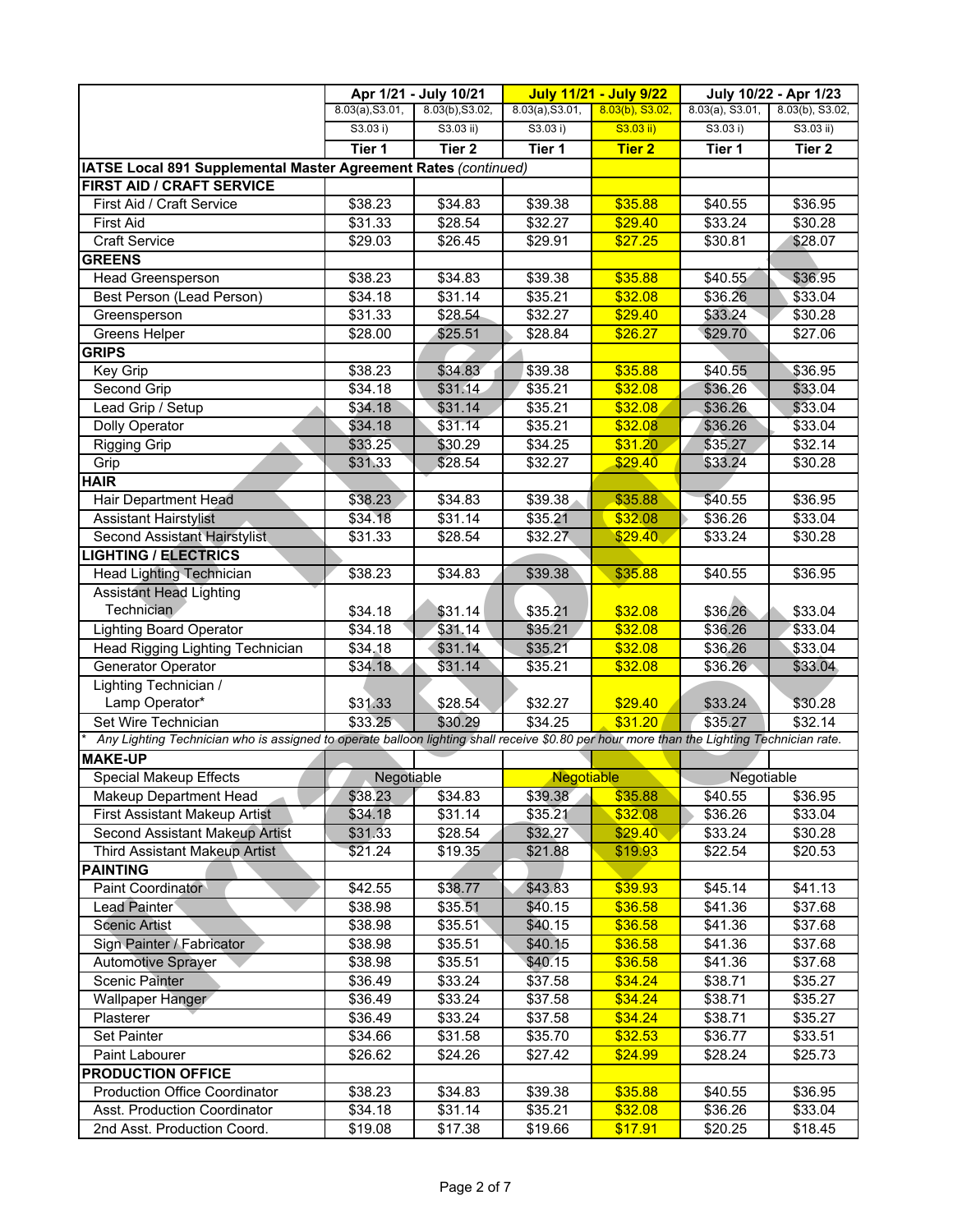|                                                                 |                 | Apr 1/21 - July 10/21 |                 | <b>July 11/21 - July 9/22</b> |                    | July 10/22 - Apr 1/23 |
|-----------------------------------------------------------------|-----------------|-----------------------|-----------------|-------------------------------|--------------------|-----------------------|
|                                                                 | 8.03(a), S3.01, | 8.03(b), S3.02,       | 8.03(a), S3.01, | $8.03(b)$ , S3.02,            | $8.03(a)$ , S3.01, | 8.03(b), S3.02,       |
|                                                                 | S3.03 i)        | $S3.03$ ii)           | S3.03 i)        | S3.03 ii)                     | S3.03 i)           | $S3.03$ ii)           |
|                                                                 | Tier 1          | Tier 2                | Tier 1          | <b>Tier 2</b>                 | Tier 1             | Tier 2                |
| IATSE Local 891 Supplemental Master Agreement Rates (continued) |                 |                       |                 |                               |                    |                       |
| <b>PROPS</b>                                                    |                 |                       |                 |                               |                    |                       |
| <b>Property Master</b>                                          | \$38.23         | \$34.83               | \$39.38         | \$35.88                       | \$40.55            | \$36.95               |
| <b>Assistant Property Master</b>                                | \$37.30         | \$33.98               | \$38.41         | \$35.00                       | \$39.56            | \$36.05               |
| Props Buyer                                                     | \$34.04         | \$31.01               | \$35.06         | \$31.94                       | \$36.11            | \$32.90               |
| Props                                                           | \$31.33         | \$28.54               | \$32.27         | \$29.40                       | \$33.24            | \$30.28               |
| <b>SCRIPT SUPERVISORS / CONTINUITY COORDINATOR</b>              |                 |                       |                 |                               |                    |                       |
| Script Supevisor /                                              |                 |                       |                 |                               |                    |                       |
| Continuity Coord.                                               | \$38.23         | \$34.83               | \$39.38         | \$35.88                       | \$40.55            | \$36.95               |
| Assistant to Script Supervisor /                                |                 |                       |                 |                               |                    |                       |
| <b>Continuity Coordinator</b>                                   | \$21.56         | \$19.65               | \$22.21         | \$20.24                       | \$22.88            | \$20.84               |
| <b>SET DECORATING</b>                                           |                 |                       |                 |                               |                    |                       |
| <b>Set Decorator</b>                                            | \$38.23         | \$34.83               | \$39.38         | \$35.88                       | \$40.55            | \$36.95               |
| <b>Assistant Set Decorator</b>                                  | \$35.46         | \$32.31               | \$36.52         | \$33.28                       | \$37.62            | \$34.28               |
| Set Buyer                                                       | \$33.25         | \$30.29               | \$34.25         | \$31.20                       | \$35.27            | \$32.14               |
| <b>Lead Dresser</b>                                             | \$32.26         | \$29.39               | \$33.23         | \$30.27                       | \$34.23            | \$31.18               |
| <b>On-Set Dresser</b>                                           | \$32.26         | \$29.39               | \$33.23         | \$30.27                       | \$34.23            | \$31.18               |
| <b>Set Dresser</b>                                              | \$31.33         | \$28.54               | \$32.27         | \$29.40                       | \$33.24            | \$30.28               |
| Draper / Upholsterer                                            | \$31.33         | \$28.54               | \$32.27         | \$29.40                       | \$33.24            | \$30.28               |
| <b>Assistant Set Dresser</b>                                    | \$25.97         | \$23.67               | \$26.76         | \$24.38                       | \$27.56            | \$25.11               |
| <b>SOUND</b>                                                    |                 |                       |                 |                               |                    |                       |
| Mixer (Production and Dubbing)                                  | \$49.74         | \$45.32               | \$51.24         | \$46.68                       | \$52.78            | \$48.08               |
| <b>Boom Operator</b>                                            | \$41.80         | \$38.08               | \$43.05         | \$39.22                       | \$44.33            | \$40.39               |
| Sound Assistant                                                 | \$31.33         | \$28.54               | \$32.27         | \$29.40                       | \$33.24            | \$30.28               |
| <b>Public Address Operator</b>                                  | \$31.33         | \$28.54               | \$32.27         | \$29.40                       | \$33.24            | \$30.28               |
| Playback Operator                                               | \$31.33         | \$28.54               | \$32.27         | \$29.40                       | \$33.24            | \$30.28               |
| Sound Maintenance                                               | \$31.33         | \$28.54               | \$32.27         | \$29.40                       | \$33.24            | \$30.28               |
| <b>SPECIAL EFFECTS</b>                                          |                 |                       |                 |                               |                    |                       |
| Special Effects Coordinator                                     | \$42.26         | \$38.51               | \$43.53         | \$39.66                       | \$44.84            | \$40.85               |
| <b>First Assistant Special Effects</b>                          | \$38.23         | \$34.83               | \$39.38         | \$35.88                       | \$40.55            | \$36.95               |
| <b>Special Effects Assistant</b>                                | \$33.25         | \$30.29               | \$34.25         | \$31.20                       | \$35.27            | \$32.14               |
| Special Effects Labourer                                        | \$26.62         | \$24.26               | \$27.42         | \$24.99                       | \$28.24            | \$25.73               |
| <b>VIDEO</b>                                                    |                 |                       |                 |                               |                    |                       |
| Video Sound Mixer                                               | \$38.23         | \$34.83               | \$39.38         | \$35.88                       | \$40.55            | \$36.95               |
| Video Lighting Director                                         | \$38.23         | \$34.83               | \$39.38         | \$35.88                       | \$40.55            | \$36.95               |
| Video Script Supervisor                                         | \$38.23         | \$34.83               | \$39.38         | \$35.88                       | \$40.55            | \$36.95               |
| Colourist                                                       | \$38.23         | \$34.83               | \$39.38         | \$35.88                       | \$40.55            | \$36.95               |
| <b>VISUAL EFFECTS</b>                                           |                 |                       |                 |                               |                    |                       |
| VFX Artists (Weekly Flat Rate - up to 12 Hours/Day)             |                 |                       |                 |                               |                    |                       |
| VFX Artist - Level 1                                            | \$1,883.14      | \$1,883.14            | \$1,939.63      | \$1,939.63                    | \$1,997.82         | \$1,997.82            |
| VFX Artist - Level 2                                            | \$1,748.63      | \$1,748.63            | \$1,801.09      | \$1,801.09                    | \$1,855.12         | \$1,855.12            |
| <b>VFX Artist - Level 3</b>                                     | \$1,436.51      | \$1,436.51            | \$1,479.61      | \$1,479.61                    | \$1,524.00         |                       |
| VFX Technicians (Weekly Flat Rate - up to 12 Hours/Day)         |                 |                       |                 |                               |                    | \$1,524.00            |
|                                                                 |                 | \$1,748.63            |                 |                               | \$1,855.12         |                       |
| VFX Technician - Level 1                                        | \$1,748.63      |                       | \$1,801.09      | \$1,801.09                    |                    | \$1,855.12            |
| VFX Technician - Level 2                                        | \$1,436.51      | \$1,436.51            | \$1,479.61      | \$1,479.61                    | \$1,524.00         | \$1,524.00            |
| VFX Artists (Hourly rate for overtime purposes)                 |                 |                       |                 |                               |                    |                       |
| VFX Artist - Level 1                                            | \$26.90         | \$26.90               | \$27.71         | \$27.71                       | \$28.54            | \$28.54               |
| VFX Artist - Level 2                                            | \$24.98         | \$24.98               | \$25.73         | \$25.73                       | \$26.50            | \$26.50               |
| VFX Artist - Level 3                                            | \$20.52         | \$20.52               | \$21.14         | \$21.14                       | \$21.77            | \$21.77               |
| VFX Technicians (Hourly rate for overtime purposes)             |                 |                       |                 |                               |                    |                       |
| VFX Technician - Level 1                                        | \$24.98         | \$24.98               | \$25.73         | \$25.73                       | \$26.50            | \$26.50               |
| VFX Technician - Level 2                                        | \$20.52         | \$20.52               | \$21.14         | \$21.14                       | \$21.77            | \$21.77               |